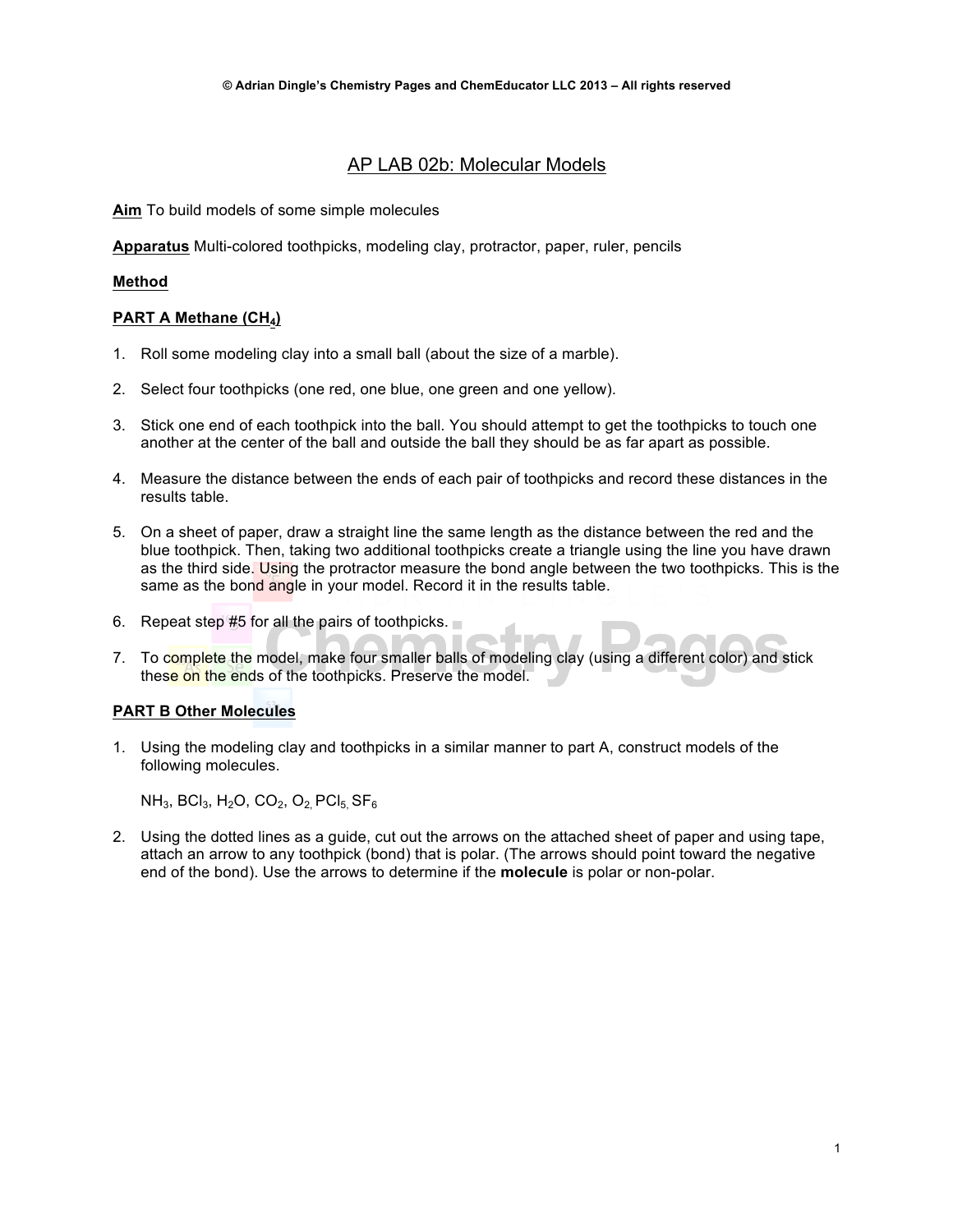# **Results**

# **PART A**

| <b>Toothpicks</b>        | <b>Yellow/Green</b> | Yellow/Blue | <b>Blue/Green</b> | <b>Red/Yellow</b> | <b>Red/Blue</b> | <b>Red/Green</b> |
|--------------------------|---------------------|-------------|-------------------|-------------------|-----------------|------------------|
| <b>Distance</b><br>(mm)  |                     |             |                   |                   |                 |                  |
| <b>Bond</b><br>Angle (°) |                     |             |                   |                   |                 |                  |

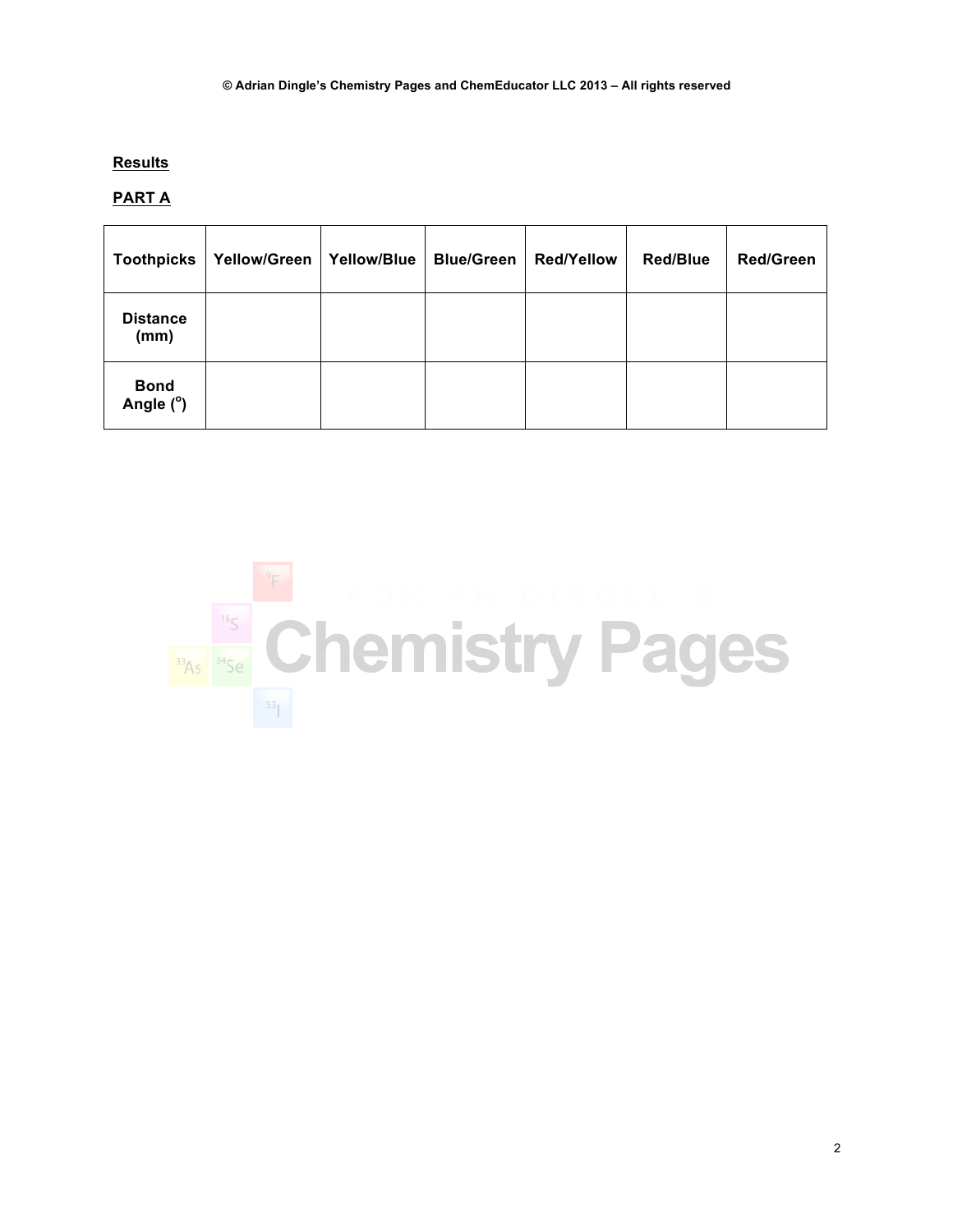#### **Conclusion/Calculation**

1. The bond angles actually present in a molecule of methane are all approximately 109.5 $^{\circ}$ . How do the bond angles you have calculated compare?

2. Compare the bond angles in your models of methane, ammonia and water. Are all the bond angles the same? Should they be equal?

3. In Part B which of the molecules have polar **bonds**?



4. In Part B which of the molecules are polar **molecules**?

5. Is it possible for a molecule with polar bonds to be non-polar overall? Explain your answer.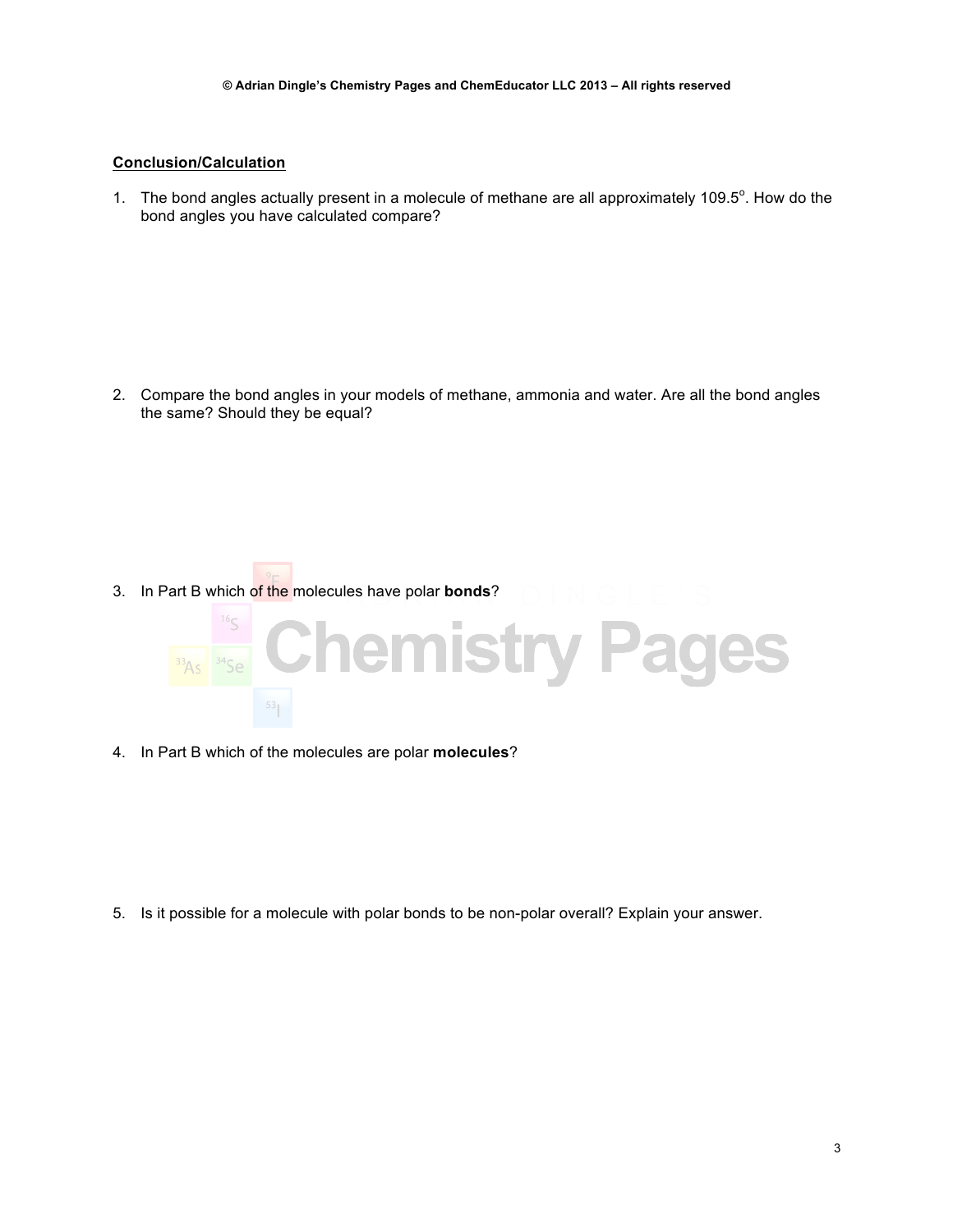### 6. Fill in the table below.

|                  | Polar               | Around central atom      |                       |                                   |               | <b>Bond</b> | 3D            | <b>Atom</b> |
|------------------|---------------------|--------------------------|-----------------------|-----------------------------------|---------------|-------------|---------------|-------------|
|                  | Molecule?           | # of<br>bonding<br>pairs | # of<br>lone<br>pairs | <b>Total</b><br>electron<br>pairs | Hybridization | Angle(s)    | <b>Sketch</b> | geometry    |
| CH <sub>4</sub>  |                     |                          |                       |                                   |               |             |               |             |
| BCI <sub>3</sub> |                     |                          |                       |                                   |               |             |               |             |
| PCI <sub>5</sub> | 165<br>3456<br>33A5 |                          | e                     | ш                                 |               |             |               |             |
| SF <sub>6</sub>  |                     | и.                       |                       |                                   |               |             |               |             |
| NH <sub>3</sub>  |                     |                          |                       |                                   |               |             |               |             |
| H <sub>2</sub> O |                     |                          |                       |                                   |               |             |               |             |